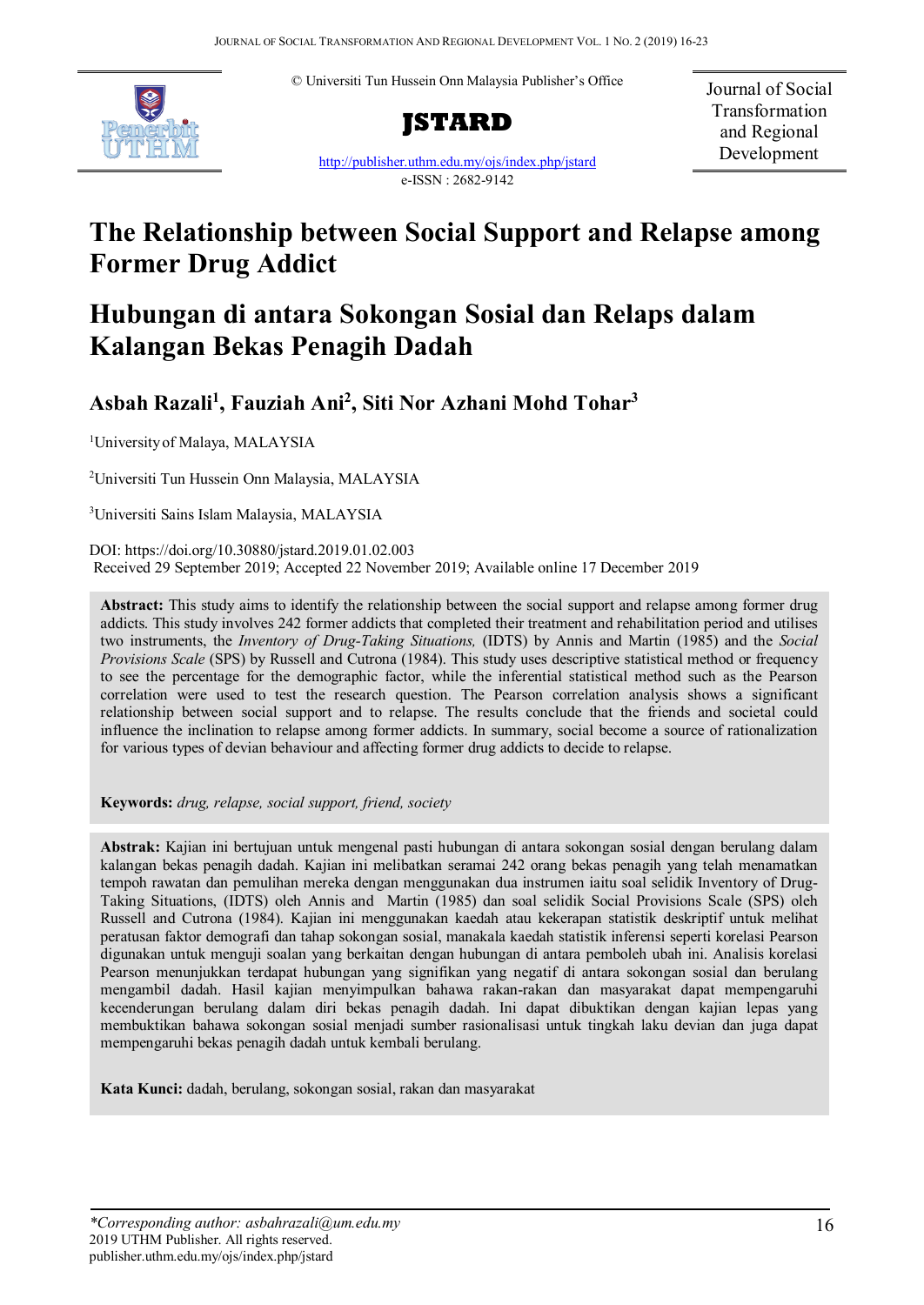#### **1. Introduction**

The inclination to relapse is a psychological as well as a behavioural problem. It is linked to the desire of the addict to reuse drugs after the end of the treatment and recovery process (Shafiei, Hoseini, Bibak & Azmal, 2014). According to the report issued by the Substance Abuse and Mental Health Services Administration (SAMHSA) in 2014, more than 50 per cent of drug addicts were identified with the inclination to relapse after they have ended their treatment and rehabilitation. This is because they are at a high risk to relapse, due to the presence of negative reactions and their inability to overcome these reactions (Tomczak, 2010). Although some former drug addicts are able to exercise self-control, others are unable to overcome their desire for drugs. The absence of social support, especially among friends, leads to a higher inclination to relapse. Therefore, they require support, especially from their friends, to function as effective and normal human beings (Flynn, 2005).

According to the National Anti Drug Agency (AADK) statistics, youths aged between 18 and 39 years are the majority group that fall into drug addiction, with 6,011 people, or 66.7% of the total of drug addicts in 2014. This means most youths are at risk of falling into addiction and exposed to the inclination to relapse (Leatherdale & Ahmed, 2010). If this problem is allowed to continue, it would affect millions of people in this country, as it leads to multiple negative implications, such as the rise in social issues, decrease in work productivity, increase in deaths, violence, and mental issues (Sokhadze, Trudeau & Cannon, 2014). This projection is most worrisome, as not only does it affect the human capital that the country depends on, the government also has to incur large expenses for treatment and rehabilitation. If these addicts are left untreated, our country will suffer socially and economically. Therefore, the issues related to the inclination to relapse must be highlighted in order to prevent them from continuing.

Research on the inclination to relapse has been carried out by previous scholars in the West (like Bowen, Chawla dan Marlatt, 2010, Greenfield, Brooks, Gordon, Green, Krop and McHugh, 2007), but the study on the inclination to relapse in Malaysia are still few and inconsistent. Most studies in the West found the inclination to relapse as caused by a number of social environmental factors such as familial, friend, and societal support. The absence of social support makes it difficult for former addicts to socialise within their environment (Fletcher, Bonell & Hargreaves, 2008). Meanwhile, the inclination to relapse along former addicts in Malaysia is also significant based on the social environment factor, which then leads to the increase of repeat addicts every year (Fauziah & Naresh Kumar, 2009; Mahmud Mazlan, Schottenfeld & Chawarski, 2006). This situation indirectly identifies the importance of the individual and the people around him, such as friends and society, in ensuring former addicts are successful in overcoming their addiction.

Bezuidenhout and Joubert (2003) state that adolescents spend more time with their environment, especially with their friends, and less time with their families, and as a result, friends have a stronger influence compared to family members. Friends are said to be able to influence them, and become a rationalisation for various types of deviant behaviours. Friends, therefore, are identified as an important factor in the inclination to relapse. To fill in the gap in research by previous scholars, this study is carried out to ascertain whether there is a link between friend support and the inclination to relapse among former drug addicts. Specifically, this study looks at a number of things: what are the backgrounds of the former addicts? What are the level of inclination to relapse, the level of social support among former drug addicts? Are there have any relationship between social support and the inclination to relapse among former addicts? This study forwards the hypothesis that there is a significant relationship between social support and the inclination to relapse among former addicts.

#### **2. The Concept of Social Support: Previous Study**

For this study, social support is a form of support of aid offered to someone by various sources such as friends and society. In other words, someone could be seen as a source of dependence and support for the individual. According to Bezuidenhout and Joubert (2003), in adolescence, an individual spends more time with the environment, especially with friends and less time with their families. This is because friends, as part of the social environment, could influence behaviour and become a rationalisation for deviant behaviours (Akers, 1998; Conger & Simons, 1997). In this regard, society and friends could influence former addicts to return to their drug use (Gouws, 2000).

#### **2.1 Friend Support**

Friends serve as a source of reference for values and norms for the internal development of the youth especially acceptance from others to feel valued. Friends could influence them to use drugs and also return to drug use. This is supported by the findings of a previous study by McWhirter, Rasheed, & Crothers, (2000) in his study on 250 former addicts using the Peer Crowd Questionnaire (PCQ). Their findings show that friends are an important source in identifying the main factor that leads to the inclination to relapse, and they have an effect on full recovery. Persuasion by friends to act out negatively leads most youths to fall into wrong behaviour, as friends are closest to the individual, aside from their families. This means the individuals look to their friends for recognition and opportunity to carry out this newly-acquired behaviour, as well as develop their social skills. They then would do anything to be accepted by their peers. Impressionable former addicts, perhaps more inclined to friends with similar problems, would form their own clique and do the same things to fell accepted by the group. In Van Der Westhuizen's (2007) study on 64 drug addicts, utilising the Social Support Questionnaire (SPQ), found that social environment is one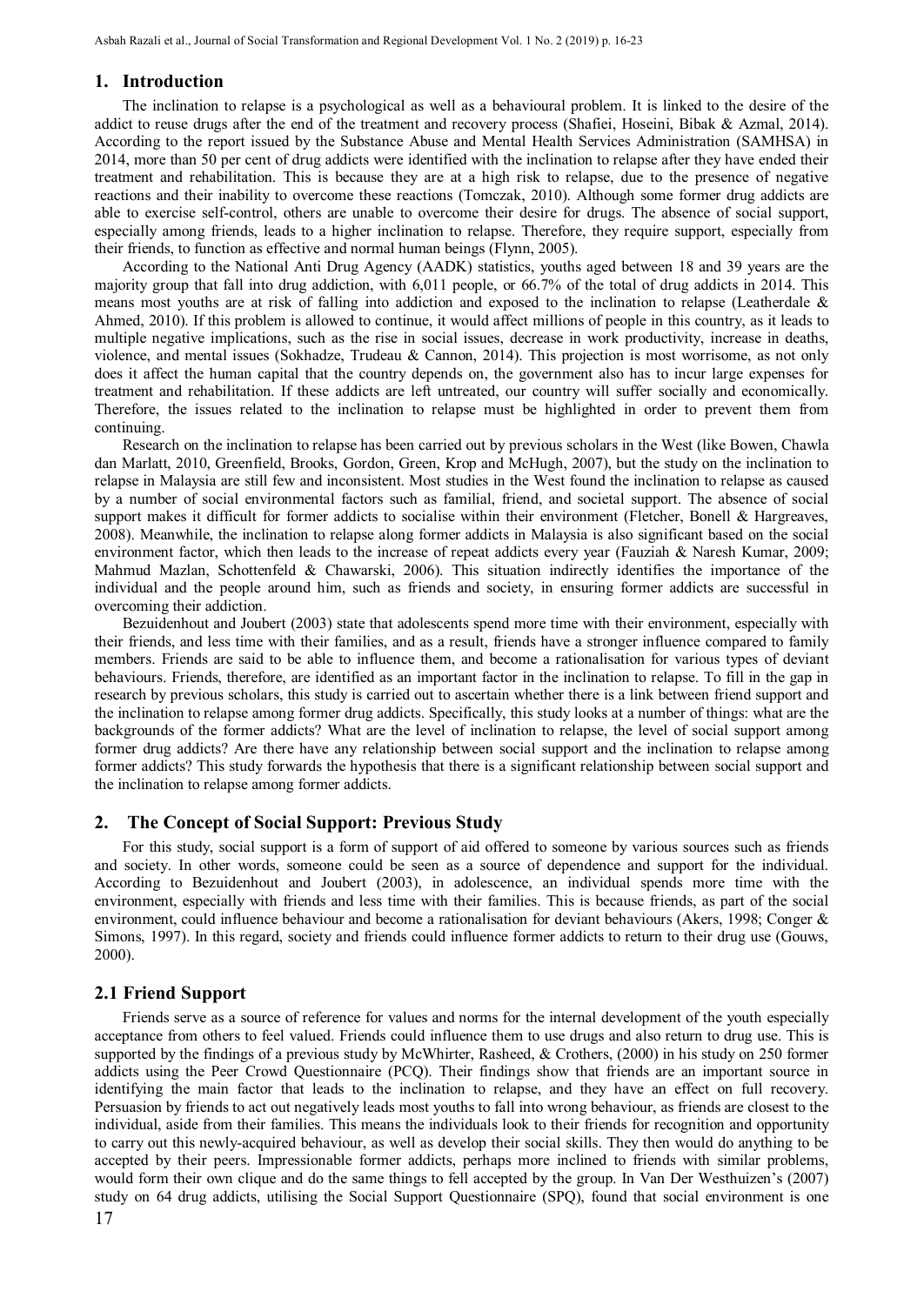factor that could increase the inclination to relapse after treatment among former addicts. This study also found that 90 per cent of relapsed respondents identify the main factors as boredom, peer pressure, and the enjoyment of drug use.

Others also state their relapse is due to depression, stress, family pressure, and failure to receive social support. This show the factors related to social environment are highly linked to the inclination to relapse. Farjad (2000) in his study on 226 addicts, utilised the Drug Use Questionnaire (DAST) and the Social Support Questionnaire (SSQ), also agreed with previous findings, stating that friends could increase the risk of relapse. In fact, the friends that use drugs lead to recidivism among former addicts. His findings show almost 60% of Iranian citizens under 25 years spend more time with their friends compared to their parents. This study found that friends play an important role in the increase of the relapse post-treatment. This is because friends pressure former addicts to return to drug use. If these friends are also users, they would directly or indirectly influence one another. Meanwhile, a study by Ziaaddini (2005) on 310 addicts, utilising the Prescription Drugs Attitudes Questionnaire (PDAQ) and the College Alcohol Problem Scale (CAPS) found a moderate negative correlation among former addicts in Kerman ( $r = 0.323$ ,  $p \le 0.01$ ). His findings show that friend support have relationship to the inclination to relapse. The higher the factor of friend support, the higher their self-development. It is during adolescence that individuals need support from their environment.

Another study by Ali (2010) explores the friend factor and the inclination to relapse among former addicts in Kerman on 226 former addicts aged between 13 and 20 years in 10 rehabilitation centres. This study utilised the Adolescent Alcohol and Drug Involvement Scale (AADIS) inventory. His study found a significant relationship between the friend factor and the inclination to relapse. This study suggests steps to be taken to avoid the inclination to relapse post-treatment among adolescents. Some researchers then develop strategies to prevent relapse among addicts. Among these steps are former addicts be provided proper protection and prevent them from relapsing. They require continuous treatment to avoid negative reactions. During this period, addicts are susceptible to environmental pressure, thus increasing their inclination to relapse.

According to Osgood and Chambers (2000), most juvenile problems are caused by wrong choice of friends. They are easily influenced by friends, and participate in deviant behaviours with friends. However, friends could also contribute to the rehabilitation process among former addicts. For example, friends that support and participate could help former addicts stay clean. In addition, the involvement of friends in the rehabilitation process could support former addicts to change, as they need support from all sectors to help with the rehabilitation. If they receive environmental support, they could be focused and potentially follow the regulations set by the rehabilitation centre. At this stage, treatment and rehabilitation is seen as barely important, and social environment poses a bigger threat to the rehabilitation process that prevent them from relapsing. Therefore, supportive friends could help former addicts overcome temptations and not relapse.

As stated by previous scholars, friends play an important role to increase the inclination to relapse post-treatment and rehabilitation. Friends seem to have the largest effect on addicts' decision to relapse (Chen, Sheth, Elliott, & Yeager, 2004). For instance, a study by Hughes, Coletti and Neri (1995) are about pregnant women from ethnic minorities in North America. This study looks into factors influencing the inclination to relapse, among them being family and friends. The study found that almost 57% of addicts stop taking drugs during their pregnancy. It also found that they relapsed due to influence from friends. The presence of family members that are addicts also cause women to relapse. What is surprising, the rate of non-relapsed drug addicts are too low among ethnic minorities involved in drug problems. This shows friends play the main role in pushing female former addicts to relapse after the end of pregnancy. However, this study only focuses on ethnic minorities in North America, and ignores the white majority. It is possible there might be a difference between the two ethnicities. In addition, Goodwin (2000) in his study on 121 addicts, utilising the Stimulant Relapse Risk Scale (SRRS) inventory linked to social support, found that friend support is necessary to allow former addicts to feel needed. This finding states that drug-using friends are an important factor in the inclination to relapse, and puts them at a higher risk to relapse. These factors could increase the possibility to become addicted to drugs, and affect their relapse. The decision to reuse may be caused by feeling of failure and guilt. This shows that friends play an important role in increasing the level of recidivism post-treatment.

#### **2.2 Social Support**

According to Hall, Wasserman and Havasay (1991), one of the factors that lead to the inclination to relapse is due to acceptance by local community or society. Social exclusion and discrimination by society on former addicts contribute to the difficulty in their recovery. Corrigan, Kuwabara, and O'Shaughnessy (2009) in their study found that relapse is higher in the first six months after rehabilitation as former addicts receive no support from their environment. This is also a main problem for former drug addicts, as they feel unaccepted by their society and surroundings. Padaiga, Subata & Vanagas, (2007) opines that negative stigma has an effect on the self-esteem of former addicts to transform, and affects their mental well-being due to facing discrimination. The negative influences of prejudice and discrimination from segments of society hinders the recovery process for former addicts. The general stigma on addicts include negative views that they are untrustworthy, lazy, and idle. This is proven in a study by Laudet, Morgon and White (2006) on 602 drug addicts using the Social Support Questionnaire (SSQ) and the Drug Use Questionnaire (DAST) related to the difficulty addicts face in stopping their drug use. The findings show that the main hindrance to transformation is the negative stigma from society, which lead them to give up on their recovery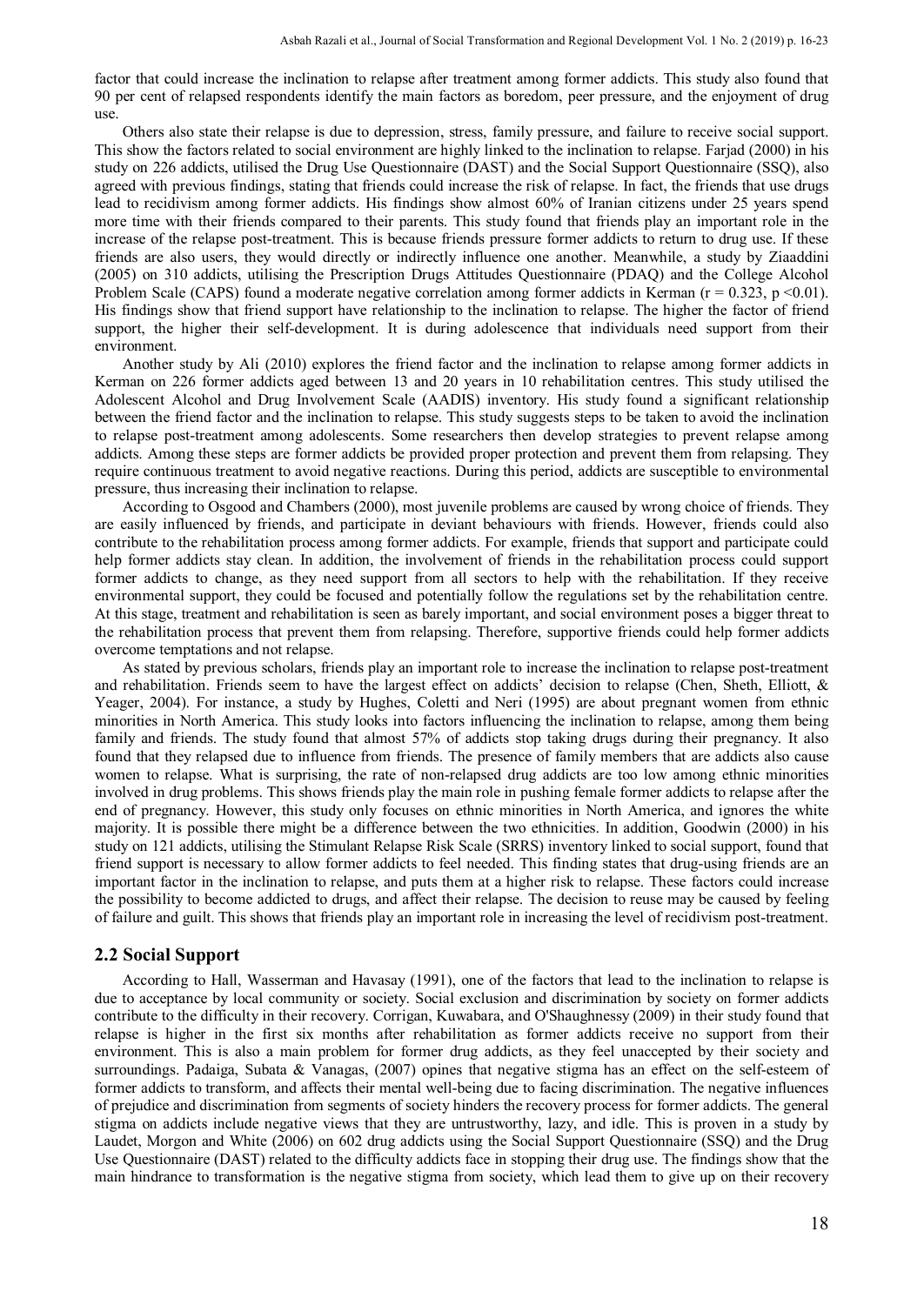process. The negative stigma causes drug addicts to feel ashamed to face society, and take the initiative to isolate themselves from society, thus carrying on with the previous activity.

There are also respondents that continue to use drugs and refuse to continue treatment. This means there is a link between negative stigma and recovery problems among addicts. A study by De Waele and Van Hove (2005) on 1,020 respondents utilising the Social Support Scale (SSS) measuring tool found that a number of respondents in their study report acting according to the stereotypes assigned by society to them. Respondents admit they were unable to defend themselves as society lobs insults at them. They found it difficult to reintegrate into society as they felt a large gap between themselves and said society. The results also found that most respondents state they have a strong desire to start a new life, and some left their hometown and move to a new place for self-reinvention. However, isolation and social stigma meant they were hindered from assimilating into the local community. Next, a study by White, Jordan, Schroeder, Acheson, Georgi, & Sauls, (2004) on the negative effects of societal stigma found that negative stigma leads to a more serious drug addiction problem. This is because the negative stigma from society could influence behaviour and interfere with the recovery process of former addicts. In fact, in today's society, drug problems are linked to a multitude of crimes and violence, as most criminal activities are intertwined with drug abuse. The relationship between crime rates and drug abuse influence societal attitude towards drug addicts. This is seen through societal attitudes, media portrayals, and views on former drug addicts, all negative in nature.

Moos, Finney and Cronkite, (1990) in their study widely discuss the effects of societal support after drug addicts have ended their rehabilitation process through the Alcohol Use Disorder Identification Test (AUDIT) inventory. The findings show that former addicts that face a lack of societal support is often seen as keeping to themselves, and they break off their relationship with their surroundings. In fact, the study also found that 60-80% of respondents state their dependence on the surrounding society to help with the recovery process. However, this study is unable to unravel the question of social support towards the high risk of relapse. Although they receive strong social support, negative stigma by segments of society could not be fully eliminated. Meanwhile, Ackard, Neumark-Sztainer, Story and Perry, (2006) in their study in the United States identified cultural difference in a society influences the potential of relapse among drug addicts. Their study found that 26% of relapsed addicts that took heroin after the end of treatment and rehabilitation are those that faced social pressure from society and their environment. However, it is unclear whether culture influences societies in other countries or not in change. The results also fund that sociological and psychological differences influence their motivation to change. This means other factors also play a role in allowing former addicts to remain clean. This study is also limited to British society, and possibly could not be applied to the Malaysian situation. However, the results of this study could be generalised to members of British society, and it should be continued to ensure whether it is similar or different to societies in other countries.

In fact, most previous studies were conducted in the United States, and the findings or results would reflect their cultural backgrounds. This situation could not be applied to the societal culture in this country (Faggiano, 2005). It is possible that the results of this study could differentiate the viewpoints of Western and Malaysian societies. In the context of Malaysian society, where culture is more collective, drug addicts would usually maintain a relationship with their social circle. It has a clear implication on their recovery process as the presence of social support helps with their full recovery. This also means the effects of social support in the cited studies might be different in the cultural context in Malaysia. Societal attitude, which only points the finger at former addicts hinders their recovery process. Society should realise that drug problems could only be solved collectively with help from the overall community.

#### **3.1 Measuring Tool and Scoring**

#### **3.1.2 Instruments of Social Support**

Social support includes friend, and societal support, measured with the Social Provisions Scale (SPS). The SPS was designed by Russell and Cutrona (1987) using the five-point Likert Scale, with 1= strongly agree 2= agree 3= not sure 4= disagree 5= strongly disagree. The total score for each item shows the level of support from friends and society. An example of the items used for this social support instrument are as such:-

- 1. " Friends/ Society have never reprimanded me when I did something wrong "
- 2. " Friends/ Society are always there to help me when I really need them "

As stated by Russell and Cutrona (1987), the higher the score, the higher the level of social support. The reliability of the SPS is high, with .753 for friend support and .771 for societal support. This means this questionnaire is suitable for use in this study.

#### **4. Research Findings**

#### **4.1 Respondents Profile**

A total of 242 former addicts in eight CCRCs participated in this study, and the respondents shows that the majority of former addicts in this study are between the ages of 16-5 years. Results also found the majority of former addicts are Malays. For marital status, 111 respondents (45.9 percent) are unmarried, which is a majority of the group. Meanwhile, for education level, results found 96 respondents (39.7%) have a Lower Secondary Assessment (PMR) certificate. This shows most respondents dropped out of school at a young age. In the context of employment status, 73 respondents (30.2%) are unemployed. This could be due to the low education level.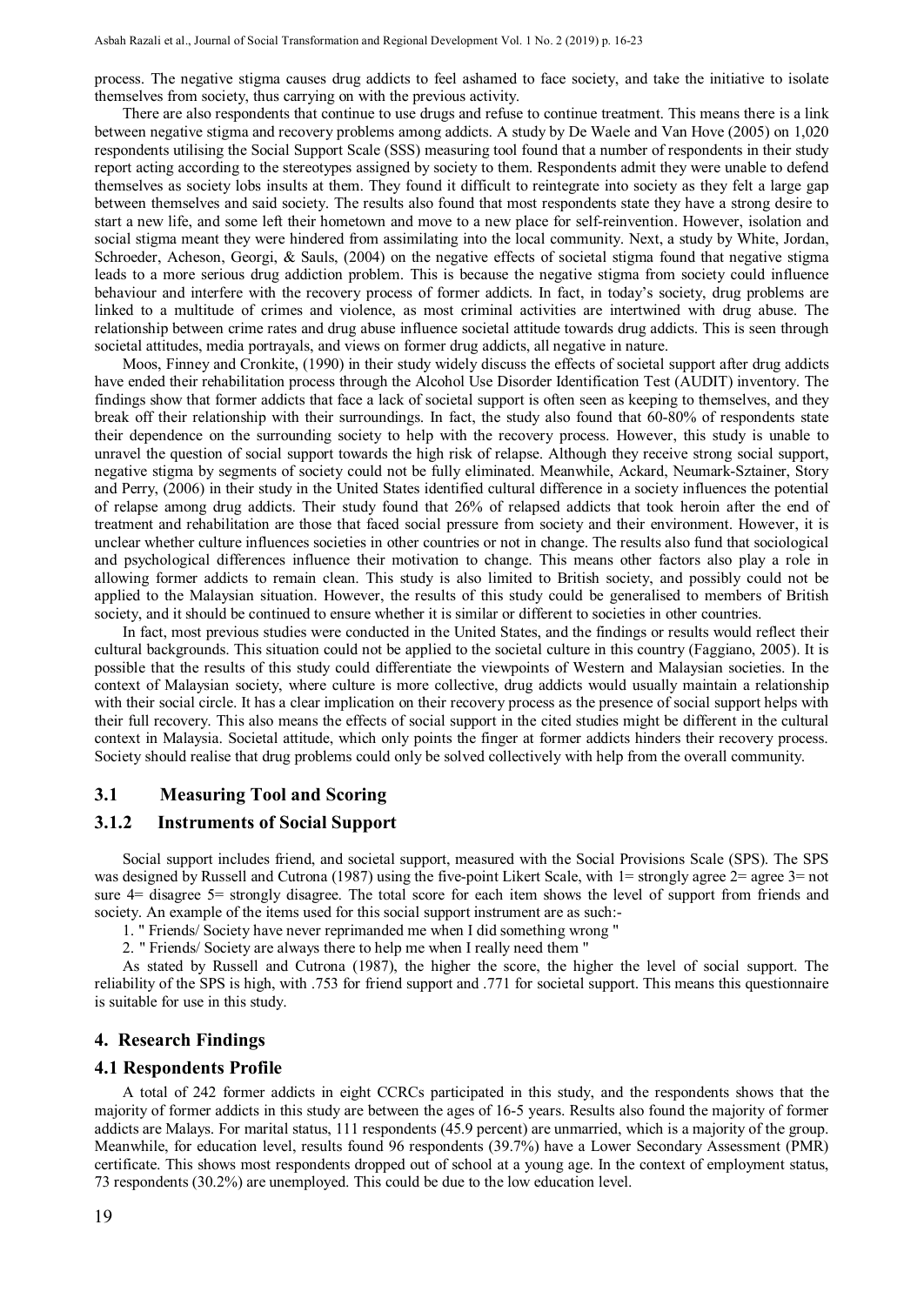| <b>Background</b>        | Frequency    | Percentage |
|--------------------------|--------------|------------|
| Age                      |              |            |
| $16-25$ years            | 134          | 55.3       |
| $26-39$ years            | 103          | 42.6       |
| 39 years and above       | $\mathbf{1}$ | 0.4        |
| Ethnicity                |              |            |
| Malay                    | 202          | 83.4       |
| Indian                   | 21           | 8.7        |
| Chinese                  | 19           | 7.9        |
| <b>Marital Status</b>    |              |            |
| Unmarried                | 111          | 45.9       |
| Married                  | 106          | 43.8       |
| Widowed (Divorced)       | 25           | 10.3       |
| <b>Education Level</b>   |              |            |
| No school                | 19           | 7.9        |
| Primary School           | 33           | 13.9       |
| <b>PMR</b>               | 96           | 39.7       |
| <b>SPM</b>               | 76           | 31.4       |
| <b>Employment Status</b> |              |            |
| Part-time                | 41           | 16.9       |
| Student                  | 5            | 2.0        |
| Full-time employment     | 51           | 21.2       |
| Self-employed            | 72           | 29.8       |
| Unemployed               | 73           | 30.2       |

#### **Table 4.1 - Background of Respondents**

### **4.2 Relationship between the Inclination to Relapse and Social Support**

A correlation test is also used to determine whether there is a significant relationship between the inclination to relapse and social support. Results found a negative relationship between the three aspects of social support and the inclination to relapse.

| Table 4.3: Relationship between the Inclination to Relapse and Social Support |           |      |                |
|-------------------------------------------------------------------------------|-----------|------|----------------|
| Variable                                                                      |           |      | $\mathbf{V}^2$ |
| Y (Relapse)                                                                   |           |      |                |
| $X1$ Friends Support                                                          | $-.722**$ |      |                |
| $X2$ Societal Support                                                         | $-.590**$ | .519 |                |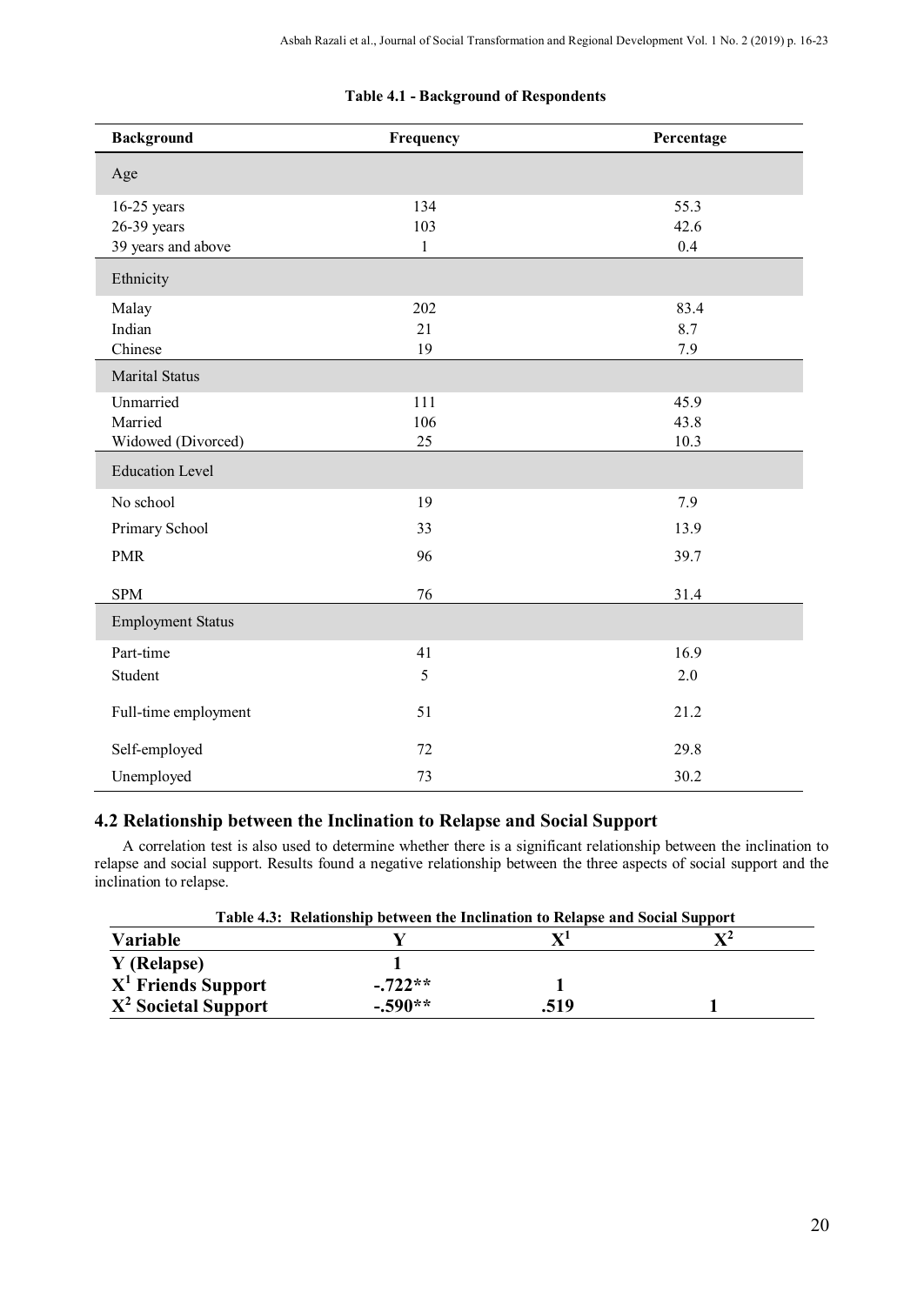#### **5 Discussion**

#### **5.1 The Relationship between the Inclination to Relapse and Friend Support**

This study shows there is a negative significant relationship between friend support and the inclination to relapse. The strength of the relationship recorded is at a high level  $(r=-.722, p<.05)$ . This negative link indicates that the lower the level of support among friends, the higher the inclination to relapse. To summarise, this result shows that the factor of friend support has been identified to have a link to the inclination to relapse. This finding is strengthened by the results of Mahmood et al., (1999) that the strong pull by old drug-using friends is the main source of recidivism among former addicts. Their study found that 50% of the addicts said their old friends have influenced them to relapse posttreatment and rehabilitation. This explains that friends are the main influence to the decision to relapse among former addicts. In addition, a study by Conger and Simons, (1997) found that friends were responsible for influencing former addicts to reuse drugs. This is because friends have a huge effect on their behaviour, and a source of rationalisation for their deviant behaviours. In fact, most former addicts see their friends as more understanding of their predicaments, and this compatibility push the former addicts to relapse. Friends, obviously, are closest to the individuals after their families.

This situation also means they need friends to provide acknowledgement and support, and then provide the opportunity to practise new behaviour and develop the necessary social skills for future interaction, and allow them to be accepted among friends. With this in mind, they then would do anything to be accepted in this clique. Impressionable former addicts would be comfortable among friends in similar situations, and form their own clique. They then would be more susceptible to negative influences. When friends form a negative group, they would do the same acts in order to feel accepted. This situation is in line with the views of Van Der Westhuizen (2007) that found social environment as one factor that could increase the inclination to relapse. A study on 45 former addicts found that 90% of respondents state that the main factor for their relapse was peer pressure from drug-using friends that show the fun in drug use. In fact, these drug-using friends also lead to relapse among former addicts. If these friends were also drug-users, they would influence one another., proving that individuals with drug-using friends would be more inclined to become addicts themselves. In summary, most respondents in this study state they receive support from their friends at a low level to help them escape the influence of drugs.

#### **5.2 The Relationship between the Inclination to Relapse and Societal Support**

The results show a negative and significant relationship between societal support and the inclination to relapse. The relationship strength obtained is at a moderate level ( $r=-.590$ ,  $p<.05$ ). This negative correlation indicates that the lower the societal support, the higher the inclination to relapse. The results found that respondents state they receive a moderate level of support from society surrounding them. This situation shows a picture that most members of society do not provide proper support and space for former addicts to start a new life. This is possibly because most members of society are unconvinced with the ability of former addicts to remain fully clean, They hold the view that former addicts could never quit their addiction, and would remain addicts for the rest of their lives.

The results of this study is also seen to support the findings of Mahmood et al., (1999), which found that around 30% of relapsed former addicts state that a lack of support from society drove them back to drug addiction. According to Mahmood et al., (1999), in reality former addicts tried to resist, but discouraging external factors led them to give up and relapse. This is because society has a view that most addicts bring with them social ills and cause trouble for their environment. Therefore, the addicts are boycotted by their society. Furthermore, negative stigma, prejudice, and discrimination by members of society has a chronic social effect on the daily lives of former addicts (Kilian, Matschinger, & Angermeyer, 2001). This situation hinders the recovery process of former addicts. They would use the negative stigma excuse to justify their decision to relapse as they are already discriminated against by their environment. Therefore, without the support from society, it is difficult for former addicts to return as functioning normal members of their respective society. Thus, the lack of societal support leads to a lack of development in skills to build a positive social growth network for these addicts. They are unable to associate with their environment and lack interaction skills. This proves societal support is one of the factors that lead to a higher inclination to relapse. This is because former addicts deprived of societal support are usually seen as loners and would break off relationships with those around them. They require dependence to their surrounding society in order to aid in the recovery process.

#### **6. Conclusion**

The main idea, based on the results, is that society must change their negative perception and preconceived ideas on former addicts. Societal stigma is quick to punish, and former addicts find difficulty in returning to the straight and narrow. This then leads to the increase in relapse. If societal views remain stagnant, to reject efforts of those former addicts seeking to remain clean, then efforts by the government to rehabilitate them become null and void. This not only leads to relapse, but an increase in the number of repeat addicts in time.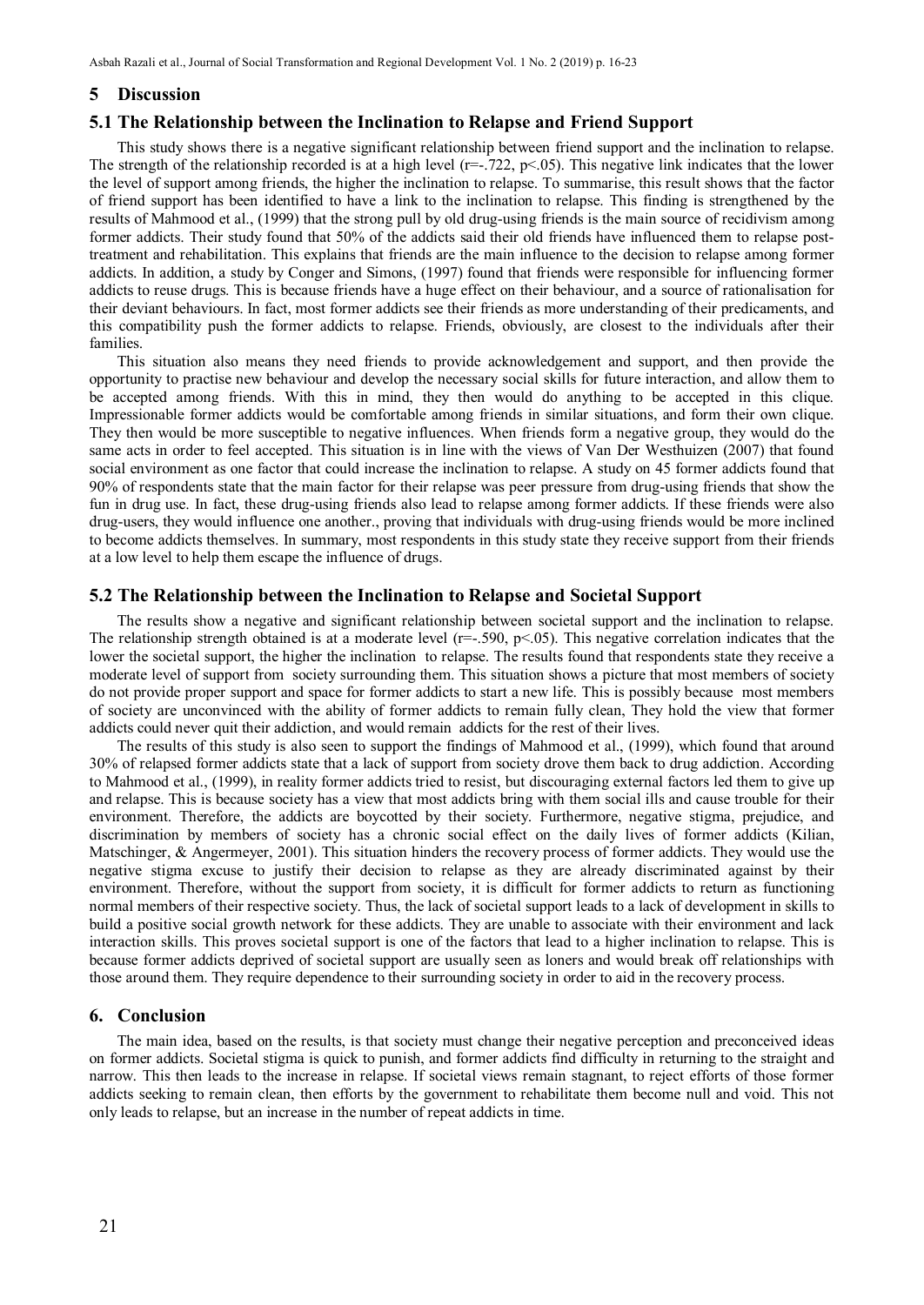#### **References**

- [1] Ackard, D., Neumark-Sztainer, D., Story, M., & Perry, C. (2006). Parent-child connectedness and behavioural and emotional health among adolescents. American Journal of Preventive Medicine, 30 (1), 59-66.
- [2] Agensi Antidadah Kebangsaan. (2009). Laman Web Statistik Penyalahgunaan Dadah.http://www.adk.gov.my/utama.html. Diperolehi pada 20 Februari 2014.
- [3] Akers, R. L. (1998). Social Learning and Social Structure: A General Theory of Crime and Deviance. Northeastern University Press.
- [4] Ali, R. (2010). Taking risks by examining our practice: Encouragement to address the couple relation. Clinical Child Psychology and Psychiatry,  $15(2)$ ,  $147 - 150$
- [5] Annis, H.M. & Martin, G. (1985). Inventory of Drug-Taking Situations. Toronto: Addiction Research Foundation.
- [6] Bezuidenhout, C., & Joubert, S. (2003). Child and youth misbehaviour in South Africa. Aholistic view. Pretoria: Van Schalik Publishers.
- [7] Bowen, S., Chawla, N., & Marlatt, G. A. (2010). Mindfulness-based relapse prevention for addictive behaviours: A clinician's guide. New York, NY: Guilford.
- [8] Chen, K., Sheth, A. J., Elliott, D. K., & Yeager, A. (2004). Prevalence and correlates of past-year substance use, abuse, and dependents in a suburban community sample of high-school students. Addictive Behaviours, 29, 413- 423.
- [9] Conger, R. D., & Simons, S. L. (1997). Life-course contingencies in the development of adolescent antisocial behaviour: A matching law approach. In T. P. Thornberry (Ed.). Development theories of crime and delinquency: Advances in criminological theory. New Brunswick, N.J.Transaction.
- [10] Corrigan, P.W., Kuwabara, S.A., & O' Shaughnessy, J. (2009) The public stigma of mental illness and drug addiction: Findings from a stratified random sample. Journal of Social Work, 9(2), 139-147.
- [11] De Waele I, & Van Hove G. (2005) Modern times: An ethnographic study on the quality of life of people with a high support need in a Flemish residential facility. Disability and Society, 20 (6), 625-639.
- [12] Faggiano, F. (2005). School-Based Prevention for Illicit Drugs' Use. Cochrane Database Systematic Review, 18(2),34-41.
- [13] Farjad, M. (2000). Addiction. Tehran: Badr.
- [14] Fauziah, Ibrahim & Naresh Kumar. (2009). Factors Effecting Drug Relapse in Malaysia: An Empirical Evidence. Asian Social Science,5,129-133.
- [15] Fletcher, A., Bonell, C., & Hargreaves, A. (2008). How might social influence young people's drug use? Development of theory from qualitative case-study research. Journal of Adolescent Health, 45, 126-132.
- [16] Flynn, F. J. (2005). Having an open mind: The impact of openness to experience on interracial attitudes and impression formation. Journal of Personality and Social Psychology, 88, 816-826.
- [17] Flynn, P. M., Joe, G. W., Broome, K. M., Simpson, D. D., & Brown, B. S. (2003). Recovery from opioid addiction in DATOS. Journal of Substance Abuse Treatment, 25(3),177-186.
- [18] Goodwin, D. W. (2000). Alcoholism: the facts (3rd ed.). Oxford: Oxford University Press.
- [19] Gouws, E., Kruger, N., & Burger, S. (2000). The adolescent (2th ed.). Sandown: Heineman publishers.
- [20] Greenfield, S., Hufford, M., Vagge, L., Muenz, L., Costello, M., & Weiss, R. (2000). The relationship of selfefficacy expectancies to relapse among alcohol dependent men and women: A prospective study. Journal of Studies on Alcohol, 61, 345-351.
- [21] Greenfield, S.F., Brooks, A.J., Gordon, S.M., Green, C.A., Krop, F., & McHugh, R.K. (2007). Substance abuse treatment entry, retention, and outcome in women: A review of the literature. Drug and Alcohol Dependence.86(1):121.
- [22] Hall, S.M., Wasserman, D.A. & Havasay, B.L. (1991). Relapse Prevention. In R.W. Pickens, C.G. Leukefeld & S.R. Schuster. Improving Drug Abuse Treatment. Rockeville, MD: NIDA.
- [23] Hughes, P.H., Coletti, S.D., & Neri, R.L. (1995). Retaining cocaine-abusing women in a therapeutic community: The effect of a child live-in program. American Journal of Public Health, 85, 1149-1152.
- [24] National Institute on Drug Abuse (NIDA) Research Monograph Series 168 (NIH Publication No. 97-4177, pp. 196-219). Rockville, MD: National Institute of Health.
- [25] Kilian, R., Matschinger, H., & Angermeyer, M.C. (2001). The impact of chronic illness on subjective quality of life: A comparison between general population and hospital in patients with somatic and psychiatric diseases. Clinical Psychology and Psychotherapy, 8, 206-213.
- [26] Laudet, A., Morgon, K., & White, W. (2006). The role of social supports, spirituality, religiousness, life meaning and affiliation with 12-step fellowships in quality of life satisfaction among individuals in recovery from alcohol and drug use. Alcohol Treatment Quarterly, 24, 33-74.
- [27] Leatherdale S.T., & Ahmed R. (2010). Alcohol, marijuana, and tobacco use among Canadian youth: do we need more multi-substance prevention programming? The Journal of Primary Prevention,31, 99-108.
- [28] Mahmodd, Nazar. M. (2006). Mencegah, Merawat & Memulihkan Penagihan Dadah. Beberapa Pendekatan Amalan di Malaysia. Utusan Publication & Distribution Sdn Bhd.
- [29] Mahmood Nazar Mohamed. (2002). Penagihan Dadah & Perlakuan Jenayah: Pengaruh Faktor Psikososial dan Institusi. Jurnal psikologi Malaysia. Julai 2002. Bil.16: ISSN 0127-8029.